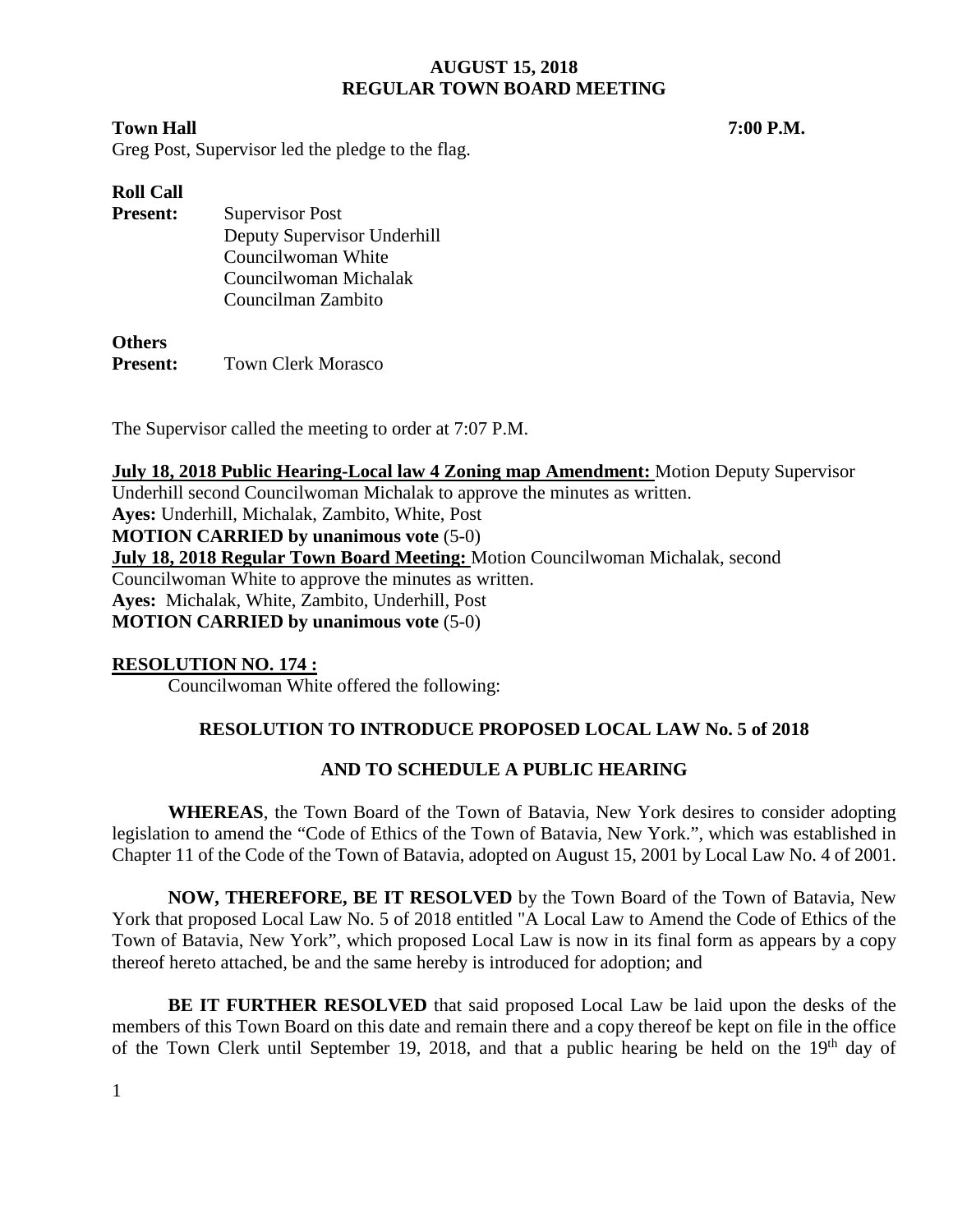September, 2018, at 7:00 p.m. at the Batavia Town Hall, 3833 West Main Street Road, Batavia, New York, on the advisability of enacting said proposed Local Law; and

**BE IT FURTHER RESOLVED** that a copy of said proposed Local Law be mailed to each member of the Town Board not in attendance at this meeting in a postpaid, properly addressed and securely closed envelope in a post box within the Town of Batavia, New York not less than (10) ten calendar days, exclusive of Sunday, prior to the date of said public hearing; and

**BE IT FURTHER RESOLVED** that the Town Clerk shall cause notice of said public hearing to be published once in The Daily News at least ten (10) days prior to the date of said public hearing, pursuant to New York State Law Section 264 (1), which notice shall contain the time and place of said hearing, the title and purpose thereof, as well as a statement that a copy of said proposed Local Law is on file in the Town Clerk's Office.

**Second by**: Deputy Supervisor Underhill **Ayes:** White, Underhill, Michalak, Zambito, Post **APPROVED by unanimous vote** (5-0)

| Local Law Filing | New York State Department of State                               |
|------------------|------------------------------------------------------------------|
|                  | 41 State Street, Albany, NY 12231                                |
|                  | (Use this form to file a local law with the Secretary of State.) |

Text of law should be given as amended. Do not include matter being eliminated and do not use italics or underlining to indicate new matter.

**County** City of Batavia, Genesee County, New York Town Village Local Law No.  $5$  of the year 2018. A local law known as Local Law to Amend the Code of Ethics of the Town of Batavia, New York (Insert Title) Be it enacted by the Town Board Communication of the Town Board Communication of the Town Board Communication of the Town Board Communication of the Town Board Communication of the Communication of the Communication of the (Name of Legislative Body) **County** City of **Batavia, Genesee County, New York** as follows: Town Village

### **SECTION I. TITLE AND AUTHORITY**

2 This local law is entitled "A Local Law to Amend the Code of Ethics of the Town of Batavia," and is adopted pursuant to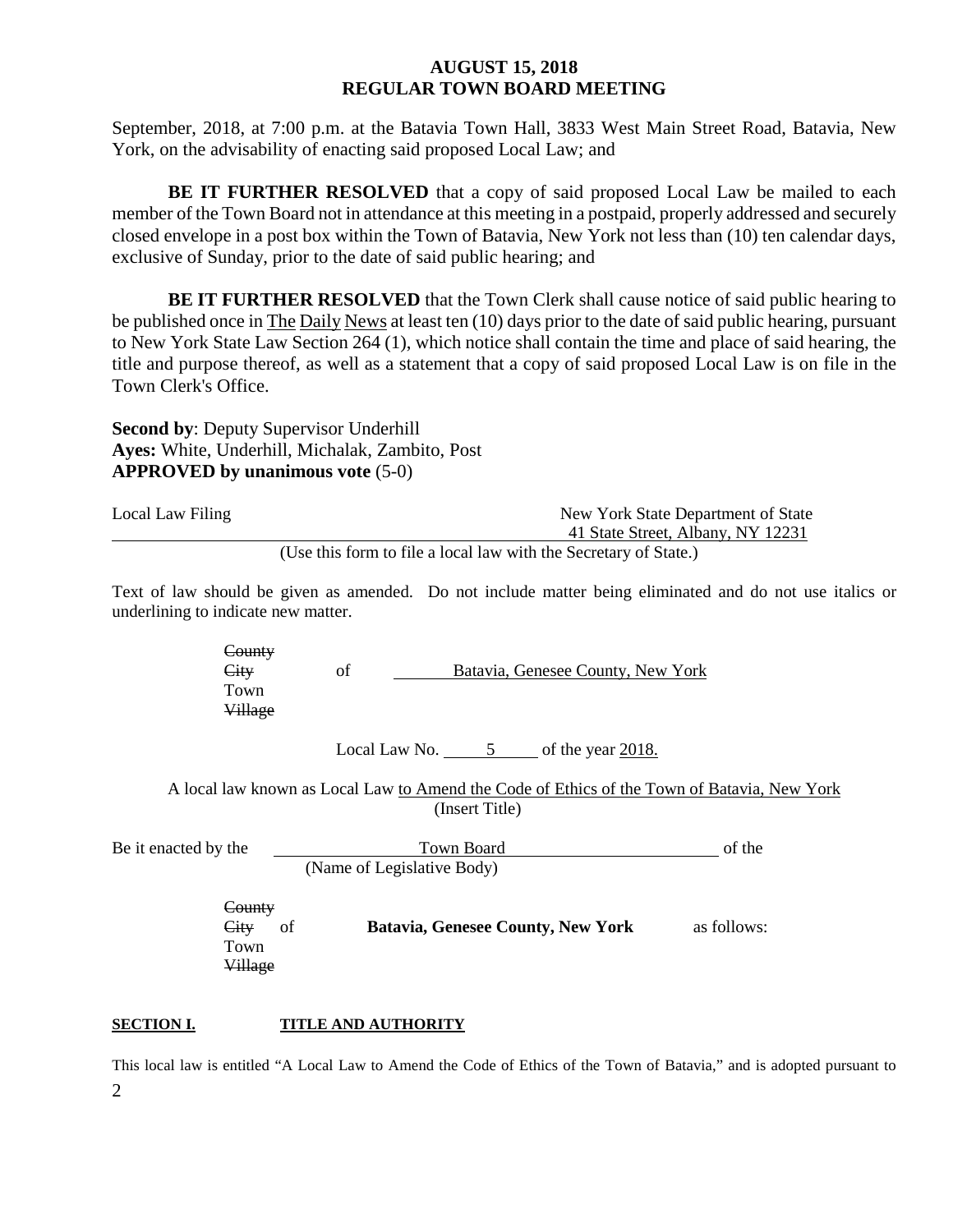authority granted in the Municipal Home Rule Law of the State of New York.

#### **SECTION II. AMENDMENT OF THE CODE OF ETHICS**

The Code of Ethics of the Town of Batavia, codified at Chapter 11 of the Code of the Town of Batavia and adopted on December 8, 1970 by Local Law No. 1 of 1970, is hereby amended as follows:

- (a) The title of the law shall be changed from "Code of Ethics" to "Code of Ethics and Conflicts of Interest."
- (b) Existing §11-5 shall be modified as follows:
	- a. The title of the section shall be changed from "Distribution of the Code of Ethics" to "Distribution."
	- b. Reference to "Code of Ethics" shall be changed to "Law."
- (c) A new section entitled "Incorporation of the Code of Federal Regulations" shall be added before existing §11-7, which shall provide as follows:

# **The provisions of 2CFR 200.318(c)(1), relating to conflicts of interest in certain federal contracts, as may be amended from time to time, are hereby incorporated by reference into this Law and made a part hereof.**

### **(d) Existing §11-7 entitled "Penalties for Offenses" shall be renumbered to §11-8.**

#### **SECTION III**: **EFFECTIVE DATE AND SEVERABILITY**

This local law shall take effect upon the filing with the Secretary of State in accordance with the Municipal Home Rule Law and Town Law. If any part or section of this local law shall be held to be invalid, the remaining provisions thereof shall not fail but shall remain in full force and effect. All local laws, ordinances, rules or regulations, or parts or portions thereof that conflict or are contrary to any portion of this local law are hereby repealed.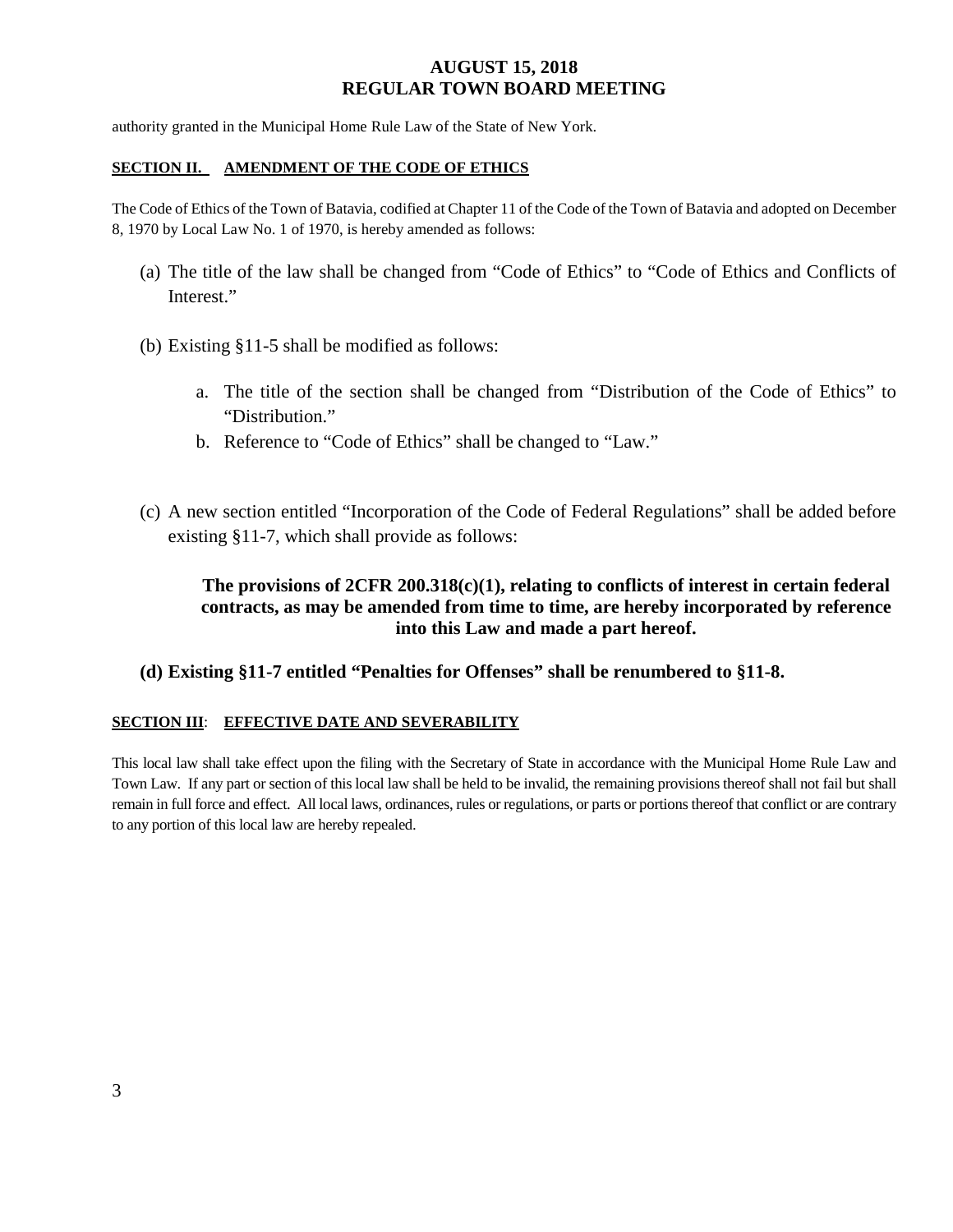### **(Complete the certification in the paragraph that applies to the filing of this local law and strike out that which is not applicable.)**

#### **1. (Final adoption by local legislative body only.)**

I hereby certify that the local law annexed hereto, designated as local law No.  $5$  of 2018, of the (County) (City) (Town) (Village) of Batavia, New York was duly passed by the Town Board on in accordance with the applicable provisions of law.

### **2. (Passage by local legislative body with approval, no disapproval or repassage after disapproval by the Elective Chief Executive Officer\*.)**

I hereby certify that the local law annexed hereto, designated as local law No. \_\_\_\_\_\_of 20\_\_\_\_of the (County)  $(\text{City})$   $(\text{Tour})$   $(\text{Village})$   $(\text{Village})$   $(\text{ထ}$   $\text{was}$  duly passed by the  $\text{1}$  $\overline{20}$ , and was (approved) (not disapproved) (repassed after disapproval) by the \_\_\_\_\_\_\_\_\_\_\_\_\_\_\_\_\_\_\_\_\_\_\_\_\_\_\_\_\_\_\_ and was deemed duly adopted on \_\_\_\_\_\_\_\_ 2017, in accordance with the applicable provisions of law.

#### **3. (Final adoption by referendum.)**

I hereby certify that the local law annexed hereto, designated as local law No. \_\_\_\_\_\_\_\_\_\_\_\_of 20\_\_ of the (County)  $(\text{City})$  (Town) (Village) of was duly passed by the  $\blacksquare$  $\frac{20}{\sqrt{100}}$ , and was (approved) (not disapproved) (repassed after disapproval) by the  $\frac{1}{20}$  on  $\frac{20}{20}$ . Such local law was submitted to the people by reason of a (mandatory) (permissive) referendum, and received the affirmative vote of a majority of the qualified electors voting thereon at the (general) (special) (annual) election held on 20  $\ldots$ , in accordance with the applicable provisions of law.

#### **4. (Subject to permissive referendum and final adoption because no valid petition was filed requesting referendum.)**

I hereby certify that the local law annexed hereto, designated as local law No.  $\qquad \qquad$  of 20  $\qquad$  of the (County)  $(\text{City})$  (Town) (Village) of was duly passed by the was duly passed by the was duly passed by the was duly passed by the was duly passed by the was duly passed by the was duly passed by the was duly passed by the was duly on \_\_\_\_\_\_\_\_\_\_\_\_\_\_\_\_\_\_\_\_\_\_\_\_\_ 20\_\_\_, and was (approved) (not disapproved) (repassed after disapproval) by the on 20\_\_\_. Such local law was subject to permissive referendum and no valid petition requesting such referendum was filed as of  $20 \text{ m}$ , in accordance with the applicable provisions of law.

**\* Elective Chief Executive Officer means or includes the chief executive officer of a county elected on a county-wide basis or, if there be none, the chairman of the county legislative body, the mayor of a city or village, or the supervisor of a town where such officer is vested with the power to approve or veto local laws or ordinances.**

### **5. (City local law concerning Charter revision proposed by petition.)**

I hereby certify that the local law annexed hereto, designated as local law No. \_\_\_\_\_\_\_\_\_\_\_ of 20\_\_\_\_\_\_ of the City of \_\_\_\_\_\_\_\_\_\_\_\_\_\_\_\_\_\_\_\_\_\_\_\_ having been submitted to referendum pursuant to the provisions of section (36) (37) of the Municipal Home Rule Law, and having received the affirmative vote of a majority of the qualified electors of such city voting thereon at the (special) (general) election held on  $\frac{20}{\sqrt{25}}$ ,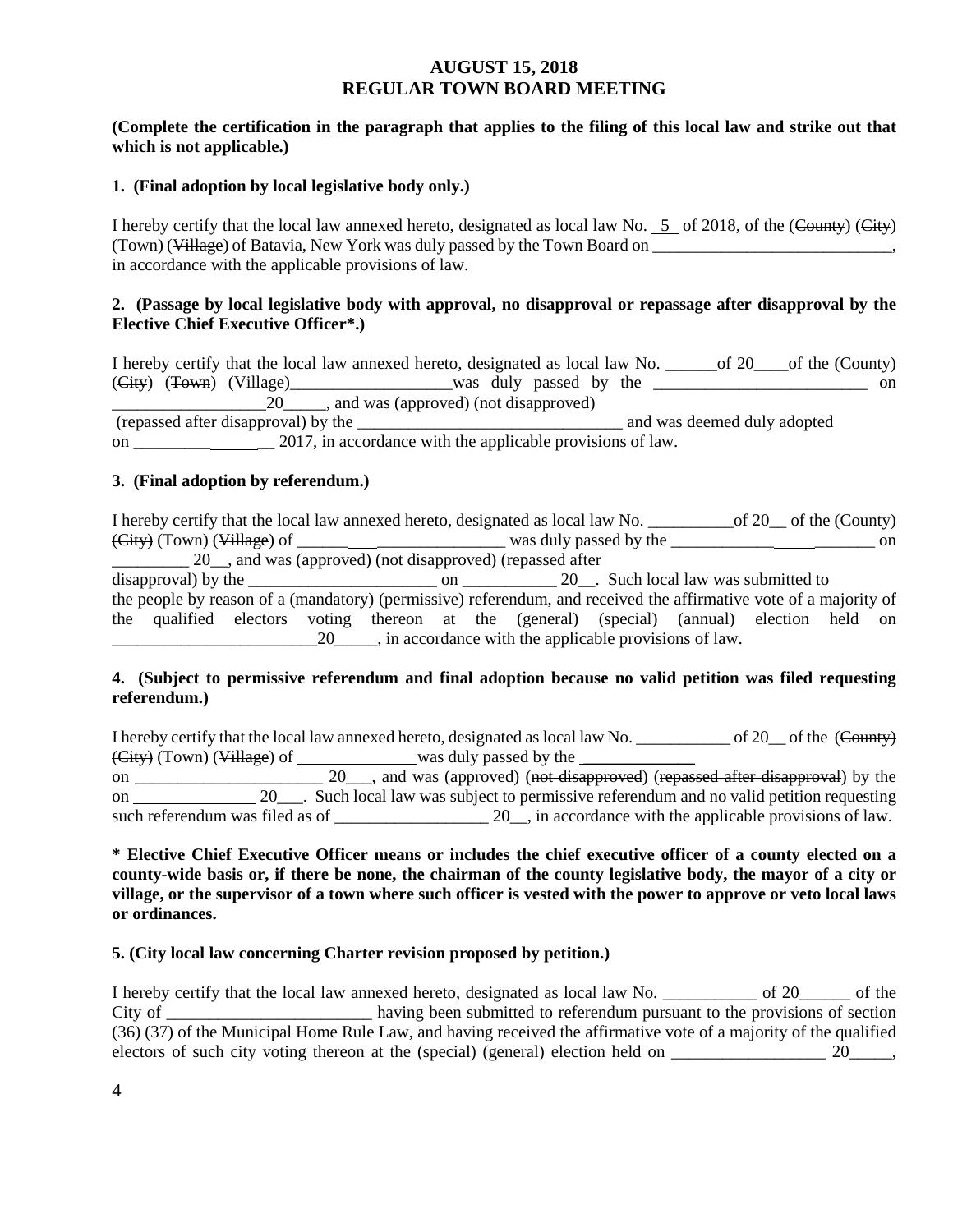became operative.

#### **6. (County local law concerning adoption of Charter.)**

I hereby certify that the local law annexed hereto, designated as local law No. \_\_\_\_\_\_\_\_\_\_ of 20\_\_\_\_\_\_ of the County of \_\_\_\_\_\_\_\_\_\_\_\_\_\_\_\_\_\_\_\_\_\_\_\_\_, State of New York, having been submitted to the electors at the General Election of November 20  $\ldots$ , pursuant to subdivisions 5 and 7 of section 33 of the Municipal Home Rule Law, and having received the affirmative vote of a majority of the qualified electors of the cities of said county as a unit and of a majority of the qualified electors of the towns of said county considered as a unit voting at said general election, became operative.

(If any other authorized form of final adoption has been followed, please provide an appropriate certification.)

I further certify that I have compared the preceding local law with the original on file in this office and that the same is a correct transcript therefrom and of the whole of such original local law, and was finally adopted in the manner indicated in paragraph 1 , above.

 $(SEAL)$ 

Teressa M. Morasco Town Clerk, Town of Batavia

Date: 2018

**(Certification to be executed by County Attorney, Corporation Counsel, Town Attorney, Village Attorney or other authorized Attorney of locality.)**

STATE OF NEW YORK COUNTY OF GENESEE

I, the undersigned, hereby certify that the foregoing local law contains the correct text and that all proper proceedings have been had or taken for the enactment of the local law annexed hereto.

|                      | Andrew W. Meier |      |
|----------------------|-----------------|------|
| <b>Town Attorney</b> |                 |      |
| County               |                 |      |
| City                 | of Batavia      |      |
| Town                 |                 |      |
| <b>Village</b>       |                 |      |
|                      |                 |      |
| Date:                |                 | 2018 |

### **RESOLUTION NO. 175:**

Deputy Supervisor Underhill offered the following: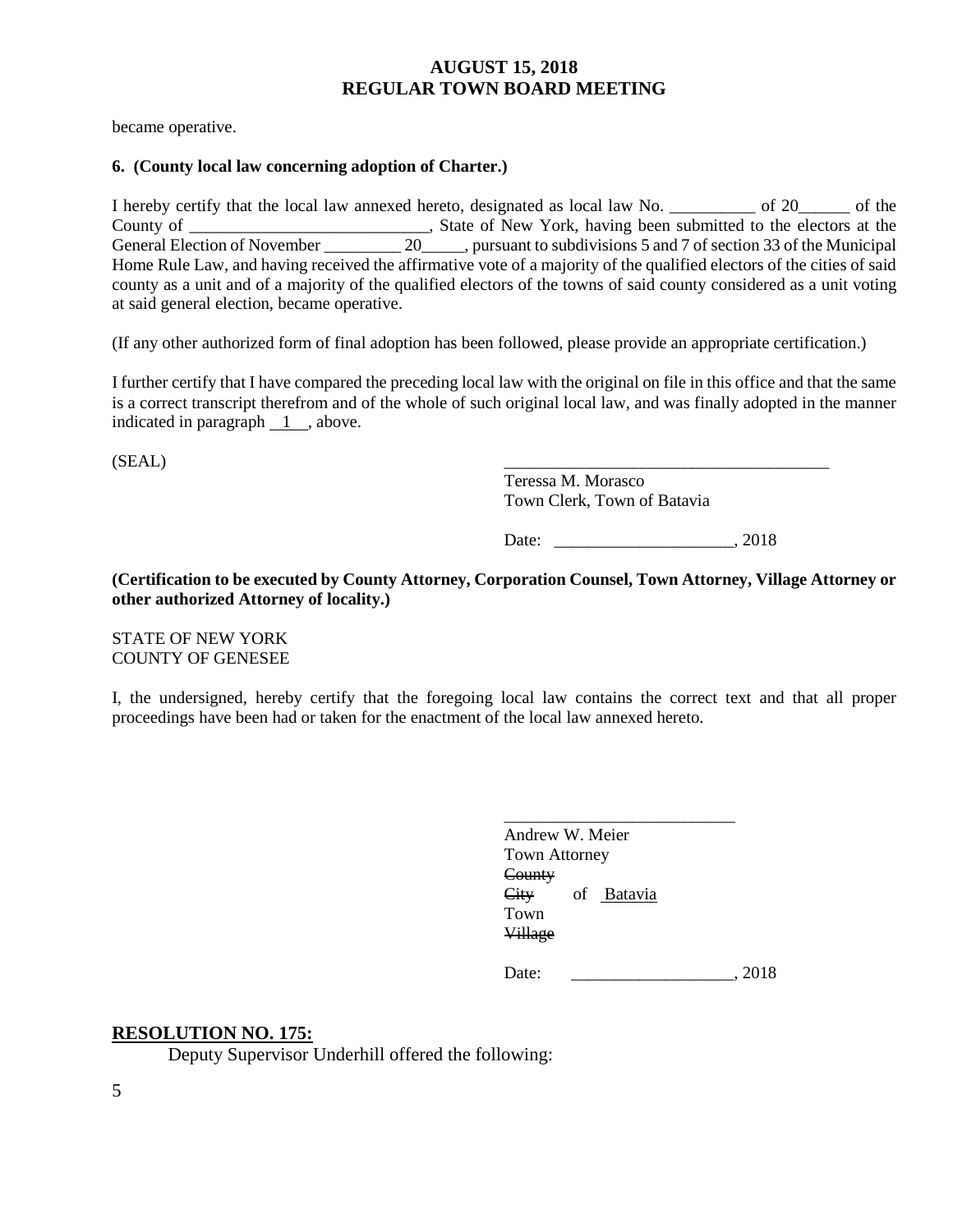## **TRAINING WORKSHOP**

**RESOLVED,** the Batavia Town Board hereby authorizes the following personnel to attend training workshops:

Teressa Morasco- NYSTCA Regional Training September 17, 2018 in Canandaigua. The cost for this training is \$35.00

Hiedi Librock, Marcy Crandall, Dan Lang, & Matt Mahaney-Glenn Shepard Seminar September 25, 2018 at the Generation Center. The cost for this training is \$147.75 each.

**Second by: Councilwoman Michalak Ayes:** Underhill, Michalak, Zambito, White, Post **APPROVED by unanimous vote** (5-0)

## **RESOLUTION NO. 176:**

Supervisor Post offered the following:

# **KIWANIS PARK DONATION**

**RESOLVED,** the Batavia Town Board hereby accepts the following donation for use of the Kiwanis Park:

\$25.00 from Grace Stewart for use of the Park on August 4, 2018.

**Second by: Deputy Supervisor Underhill Ayes:** Post, Underhill, Michalak, Zambito, White **APPROVED by unanimous vote** (5-0)

### **RESOLUTION NO. 177:**

Councilwoman Michalak offered the following:

## **RESOLUTION TO APPROVE A FIFTH AMENDED JOINT ASSESSMENT SERVICES AGREEMENT WITH THE TOWNS OF LEROY AND PAVILION**

**WHEREAS**, the Town of LeRoy, (hereinafter "LeRoy"), the Town of Pavilion, (hereinafter "Pavilion") and the Town of Batavia, (hereinafter "Batavia"), entered into a contract entitled "Towns of Batavia, LeRoy, and Pavilion Joint Assessment Services Agreement", dated January 23, 2014, and

**WHEREAS**, all three Towns desire to continue this relationship, allowing Batavia to provide assessment services to LeRoy and Pavilion, and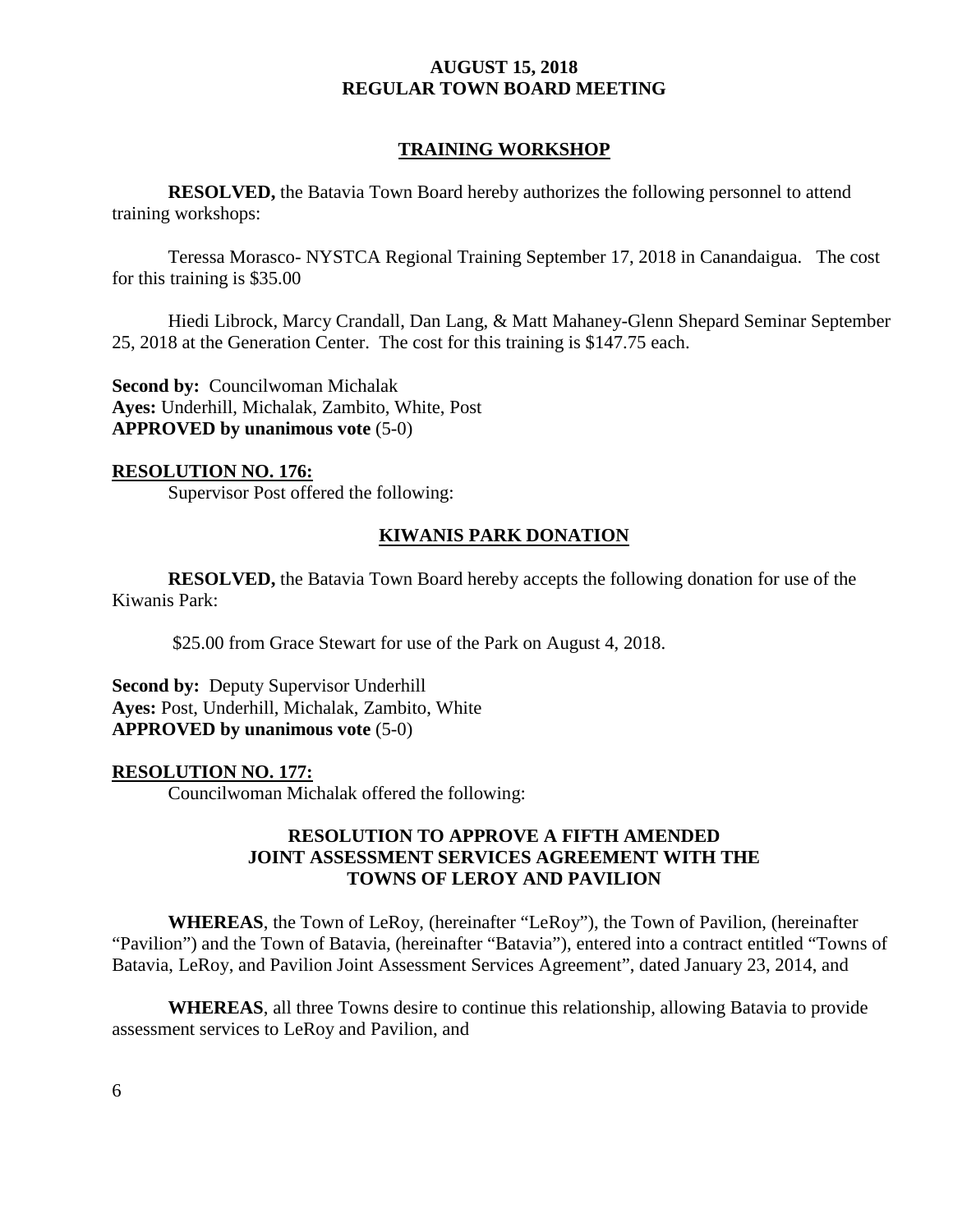**WHEREAS**, Batavia has determined that it continues to have the ability to provide these services by continuing to make available part-time personnel to assist the Batavia Town Assessor, and

**WHEREAS**, the Batavia Town Assessor and any other personnel employed by Batavia will be and will continue to be during the term of this Agreement fully qualified as required by law to provide assessment services.

**NOW, THEREFORE, BE IT RESOLVED** by the Town Board of the Town of Batavia, New York, that a proposed "Fifth Amended Towns of Batavia, LeRoy and Pavilion Joint Assessment Services Agreement", a copy of which shall be annexed hereto and made part of the Town Board Minutes, is hereby approved and the Town Supervisor is authorized and directed to sign this Agreement on behalf of the Town of Batavia; and; be it further

**RESOLVED** that the Town Supervisor is hereby authorized and directed to use Town funds for compensation and expenses necessary to implement this Agreement, not to exceed the total sum of \$51,400.00, which is the amount to be paid by the Town of LeRoy to the Town of Batavia, pursuant to this Agreement, with a contribution from the Town of Pavilion to be remitted to the Town of LeRoy.

**Second by:** Councilman Zambito **Ayes:** Michalak, Zambito, White, Underhill, Post **APPROVED by unanimous vote** (5-0)

## **FIFTH AMENDED TOWNS OF BATAVIA, LEROY AND PAVILION JOINT ASSESSMENT SERVICES AGREEMENT**

**THIS AGREEMENT** made the day of . 201 , by and between the **TOWN OF BATAVIA**, a municipal corporation organized and existing under the Laws of the State of New York, having its principal office located at 3833 West Main Street Road, Batavia, New York 14020, (hereinafter referred to as "Batavia"); the **TOWN OF LEROY**, a municipal corporation organized and existing under the Laws of the State of New York, having its principal office located at 48 Main Street, LeRoy, New York 14482, (hereinafter referred to as "LeRoy"); and the **TOWN OF PAVILION**, a municipal corporation organized and existing under the Laws of the State of New York, having its principal office located at 1 Woodrow Drive, Pavilion, New York 14525, (hereinafter referred to as "Pavilion").

**WHEREAS**, pursuant to Article 5-G of the General Municipal Law, the three Towns are authorized to enter into an inter-municipal cooperative agreement for the provision of tax assessment services, and

**WHEREAS**, Batavia currently is employing an Assessor fully qualified to provide all assessment services as required by law, and

**WHEREAS**, Batavia intends to continue to maintain the position of Assessor and to provide any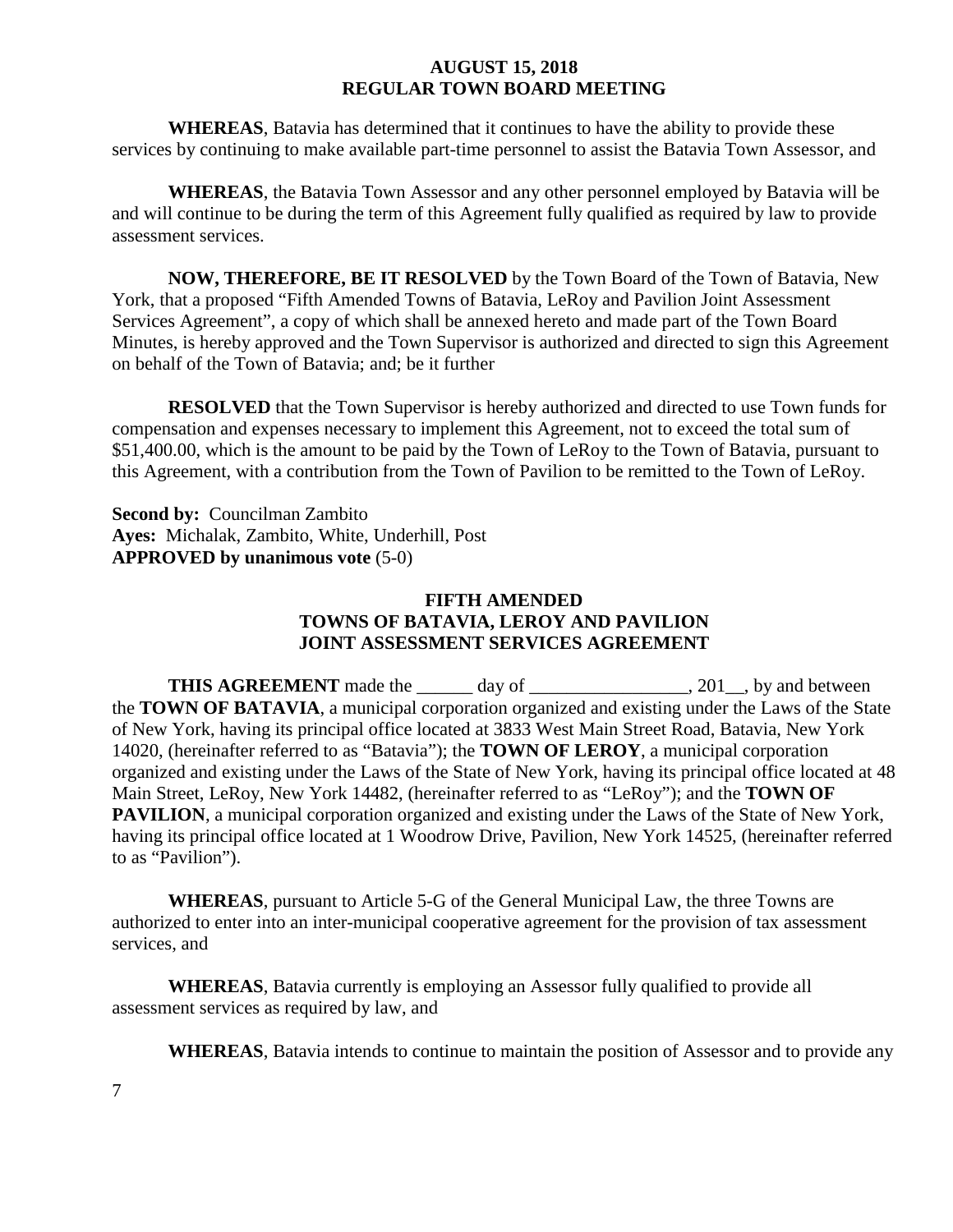support staff necessary to assist her/him to perform assessment duties in the Towns of Batavia, LeRoy and Pavilion.

**NOW, THEREFORE**, in consideration of the mutual covenants and agreements contained herein, it is agreed as follows:

1. Batavia agrees to provide assessment services to both LeRoy and Pavilion, and shall provide qualified individuals to perform said duties outlined herein. The person appointed as Assessor must satisfy the minimum qualification standards for real property assessors established by the State Board of Real Property Services.

2. The Assessor provided by Batavia shall be responsible for assessing all parcels of real property located in Batavia, LeRoy and Pavilion for the purposes of taxation and special ad valorem levies for town, county, special district and school district. The Assessor shall also oversee all other duties as required for assessors by the Real Property Tax Law and the rules of the State Board of Real Property Services. All real property shall be assessed at the same uniform percentage of market value in all of the assessing units participating in the Agreement throughout the term of the Agreement. Such percentage of market value shall be annually printed on the tentative assessment rolls for the participating assessing units.

3. The dates applicable to the assessment process in each municipality, including taxable status date, and the dates for the filing of the tentative and final assessment rolls, shall be the same.

4. The Assessor personally and/or by employees under his/her direction shall be present for office hours in the LeRoy Town Hall for a total of 22 hours per week; as well as in the Pavilion Town Hall for a total of 4 hours per week. The dates and times of these office hours shall be mutually agreed upon by and between the Town of Batavia and the Towns of LeRoy and Pavilion, respectively.

5. The Assessor and any support staff shall for all purposes be deemed employees of Batavia. The Assessor and any support staff shall not in any way be construed as employees of either LeRoy or Pavilion. Batavia shall pay the salary and make employer's contributions for retirement, social security, health insurance, worker's compensation, unemployment and other similar benefits for the Assessor, as well as for any other individuals employed by Batavia to fulfill the terms and conditions of this Agreement as support staff.

6. Batavia shall indemnify and hold LeRoy and Pavilion harmless from any claims made against LeRoy and Pavilion by the Assessor, or any third party, arising out of any acts of misfeasance, malfeasance, or non-feasance by the Assessor and/or any support staff in the performance of his/her duties while working for Batavia, including costs of settling any action and reasonable attorney's fees for defense. LeRoy and Pavilion shall indemnify and hold Batavia harmless from any claims made against Batavia by the Assessor, or any third party, arising out of any acts of misfeasance, malfeasance, or non-feasance by the Assessor and/or any support staff in the performance of his/her duties while working for LeRoy or Pavilion, respectively, including costs of settling any action and reasonable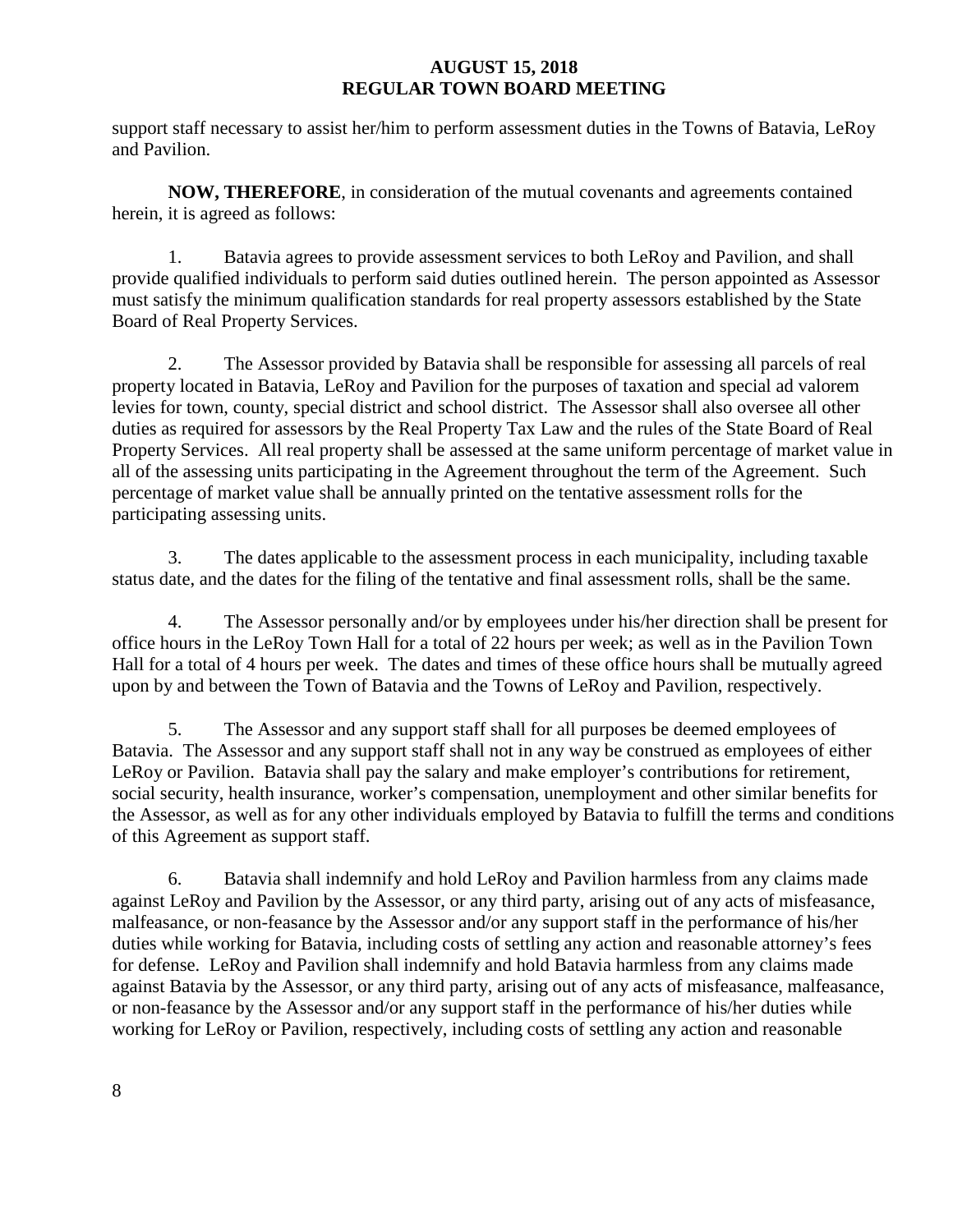attorney's fees for defense. Each party will provide the others with timely notice of any claims and shall fully cooperate with each other to defend the same.

7. Batavia shall pay all costs and expenses relating to defending any assessment challenge brought in its jurisdiction and LeRoy and Pavilion shall each pay all costs and expenses related to defending any assessment challenge brought in its respective jurisdictions.

8. The terms and conditions of this Agreement shall be effective on October 18, 2018, and shall end on October 17, 2019. In order to allow all three municipalities to make alternative arrangements for assessment duties, if necessary, the rights and duties of all parties shall not extend beyond the termination date, unless on or before August 17, 2019, Batavia, LeRoy and Pavilion enter into an additional Agreement to renew or extend this contractual arrangement upon mutually agreed upon terms and conditions.

9. It is agreed that the effective date of this Agreement shall be retroactive to October 18, 2018, and all acts and conduct by, and on behalf of, any of the three parties from October 18, 2018, until the complete execution of this Agreement, are hereby deemed to be pursuant to the terms and conditions herein, and are hereby ratified by the three Towns.

10. In consideration and for compensation for the services set forth herein, LeRoy shall pay to Batavia the total sum of \$51,400.00 for this Agreement. This sum shall be paid in two installments of \$25,700.00on or before March 1, 2019, and \$25,700.00on or before September 1, 2019. Pavilion will pay to LeRoy the total sum of \$8,665.00 for this Agreement to be paid in two installments of \$4,332.50 on or before March 1, 2019 and \$4,332.50 on or before September 1, 2019.

11. In the event that the current Town of Batavia Assessor shall resign or otherwise is no longer able to provide assessment services to Batavia, then LeRoy and Pavilion, at their sole option and discretion, may terminate this Agreement with at least ninety (90) days prior written notice to Batavia and thereafter, this Agreement shall be null and void.

12. There are no other agreements or understandings, either oral or written, by and among the parties affecting this Agreement. No changes, additions or deletions of any portions of this Agreement shall be valid or binding upon the parties hereto unless the same is approved in writing by the parties.

**IN WITNESS WHEREOF**, the parties have hereunto set their hands and seals the day and year first above written.

# TOWN OF BATAVIA

By: Gregory H. Post, Town Supervisor

# TOWN OF LEROY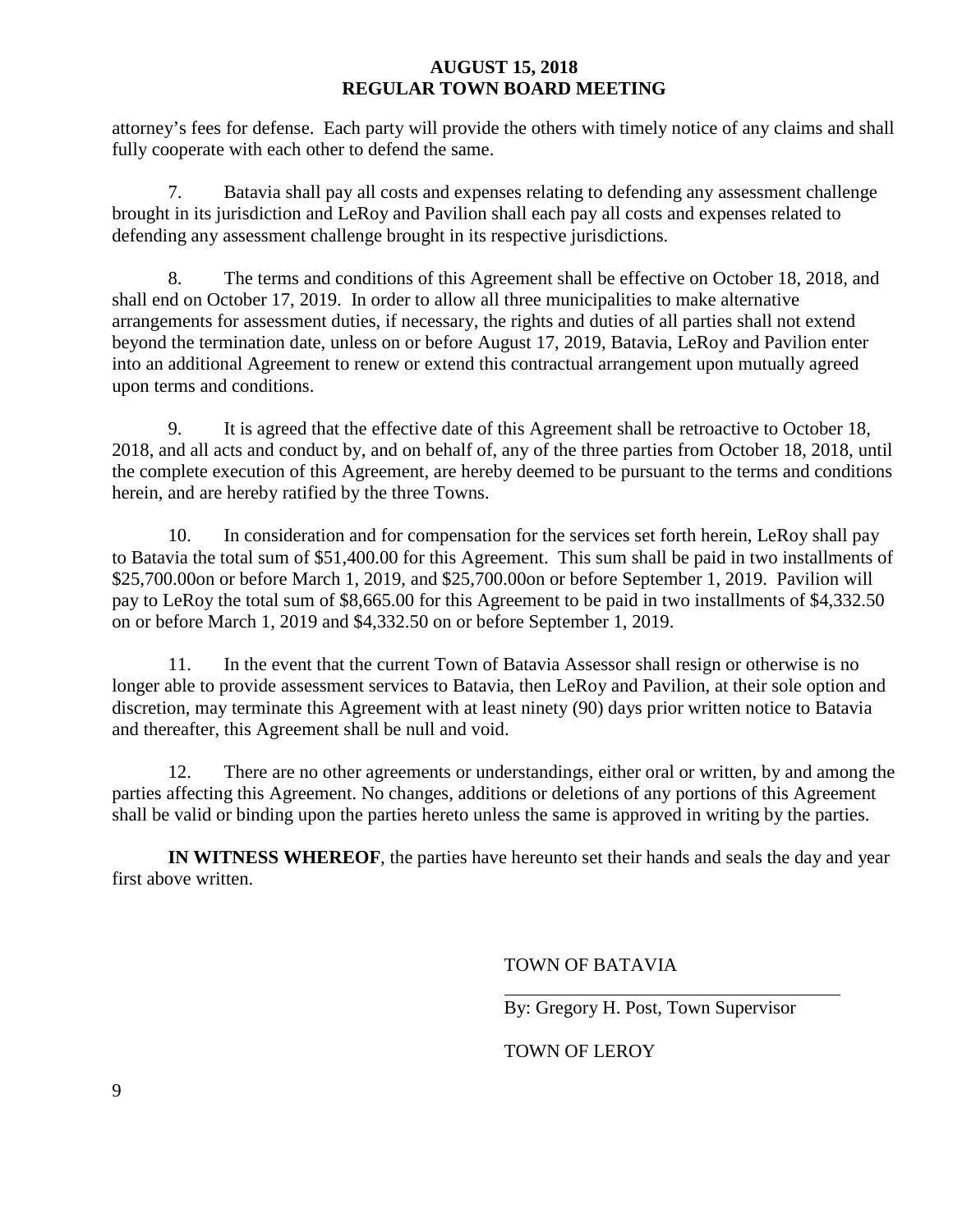By: Stephen R. Barbeau, Town Supervisor

### TOWN OF PAVILION

\_\_\_\_\_\_\_\_\_\_\_\_\_\_\_\_\_\_\_\_\_\_\_\_\_\_\_\_\_\_\_\_

\_\_\_\_\_\_\_\_\_\_\_\_\_\_\_\_\_\_\_\_\_\_\_\_\_\_\_\_\_\_\_\_

\_\_\_\_\_\_\_\_\_\_\_\_\_\_\_\_\_\_\_\_\_\_\_\_\_\_\_\_\_\_\_\_

By: Dean Davis, Town Supervisor

State of New York} County of Genesee}ss.

On this  $\frac{1}{\sqrt{2}}$  day of  $\frac{1}{\sqrt{2}}$  and  $\frac{1}{\sqrt{2}}$ , before me, the undersigned, personally appeared Gregory H. Post, personally known to me or proved to me on the basis of satisfactory evidence to be the individual whose name is subscribed to the within instrument and acknowledged to me that he/she executed the same in his/her capacity, and that by his/her signature on the instrument, the individual, or the person upon behalf of which the individual acted, executed the instrument.

Notary Public

State of New York} County of Genesee}ss.

On this  $\frac{1}{\sqrt{2}}$  day of  $\frac{1}{\sqrt{2}}$  day of  $\frac{1}{\sqrt{2}}$ , before me, the undersigned, personally appeared Stephen R. Barbeau, personally known to me or proved to me on the basis of satisfactory evidence to be the individual whose name is subscribed to the within instrument and acknowledged to me that he/she executed the same in his/her capacity, and that by his/her signature on the instrument, the individual, or the person upon behalf of which the individual acted, executed the instrument.

Notary Public

State of New York} County of Genesee}ss.

On this  $\frac{1}{\sqrt{2}}$  day of  $\frac{1}{\sqrt{2}}$  day of  $\frac{1}{\sqrt{2}}$ , before me, the undersigned, personally appeared Dean Davis, personally known to me or proved to me on the basis of satisfactory evidence to be the individual whose name is subscribed to the within instrument and acknowledged to me that he/she executed the same in his/her capacity, and that by his/her signature on the instrument, the individual, or the person upon behalf of which the individual acted, executed the instrument.

Notary Public

### **RESOLUTION NO. 178:**

10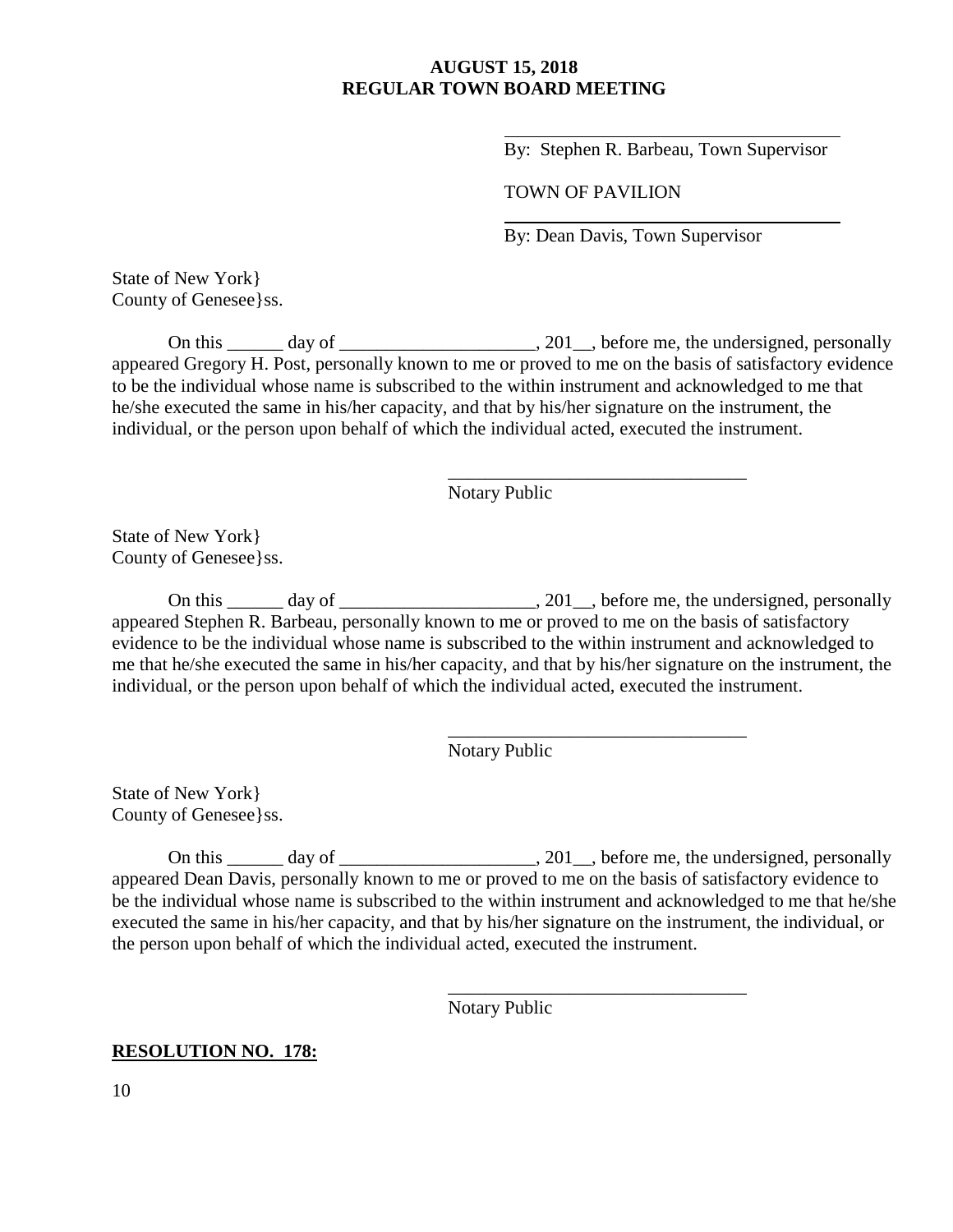Councilman Zambito offered the following:

# **ACCEPTANCE OF ONLINE TAX PAYMENTS HAMER ENTERPRISES**

**WHEREAS,** Genesee County Treasurer's Office is contracting with Hecorp, Incorporated, DBA: Hamer Enterprises for viewing and posting the Town/County Tax Bills online; and

**WHEREAS,** each Town has been offered to contract with Hamer Enterprises to accept Online Tax Payments (agreement attached);

**WHEREAS,** there are convenience fees associated with this service that will be paid by the taxpayer that utilizes this service. There is no cost to the Town.

**NOW, THEREFORE, BE IT RESOLVED** the Batavia Town Board authorizes the Acceptance of Online Tax Payments Internet Processing Professional Services Agreement between the Town of Batavia and Hamer Enterprises", a copy of which is annexed hereto and made part of the Town Board Minutes; and be it

**FURTHER RESOLVED, the Town Supervisor is hereby authorized and directed to execute this Agreement.** 

**Second by: Councilwoman Michalak Ayes:** Zambito, Michalak, White, Underhill, Post **APPROVED by unanimous vote** (5-0)

## **RESOLUTION NO. 179:**

Councilwoman White offered the following:

## **SECURITY CAMERAS MAINTENANCE AGREEMENT ULTIMATE CABLING SERVICES**

**RESOLVED,** by the Town Board of the Town of Batavia, New York, that a proposed "Security Cameras Maintenance Agreement", by and between the Town of Batavia and Ultimate Cabling Services, a copy of which is annexed and made a part of the Town Board Minutes is hereby approved, at a cost of \$15.00 per camera per quarter (currently there are 13 cameras = \$195.00/quarter), said agreement is for 36 months; and be it

**FURTHER RESOLVED,** the Town Supervisor is hereby authorized and directed to execute this Agreement on behalf of the Town of Batavia; and be it

**FURTHER RESOLVED,** the expenditure will be appropriated from line item A1620.402.

**Second by: Deputy Supervisor Underhill Ayes:** White, Underhill, Michalak, Zambito, Post

11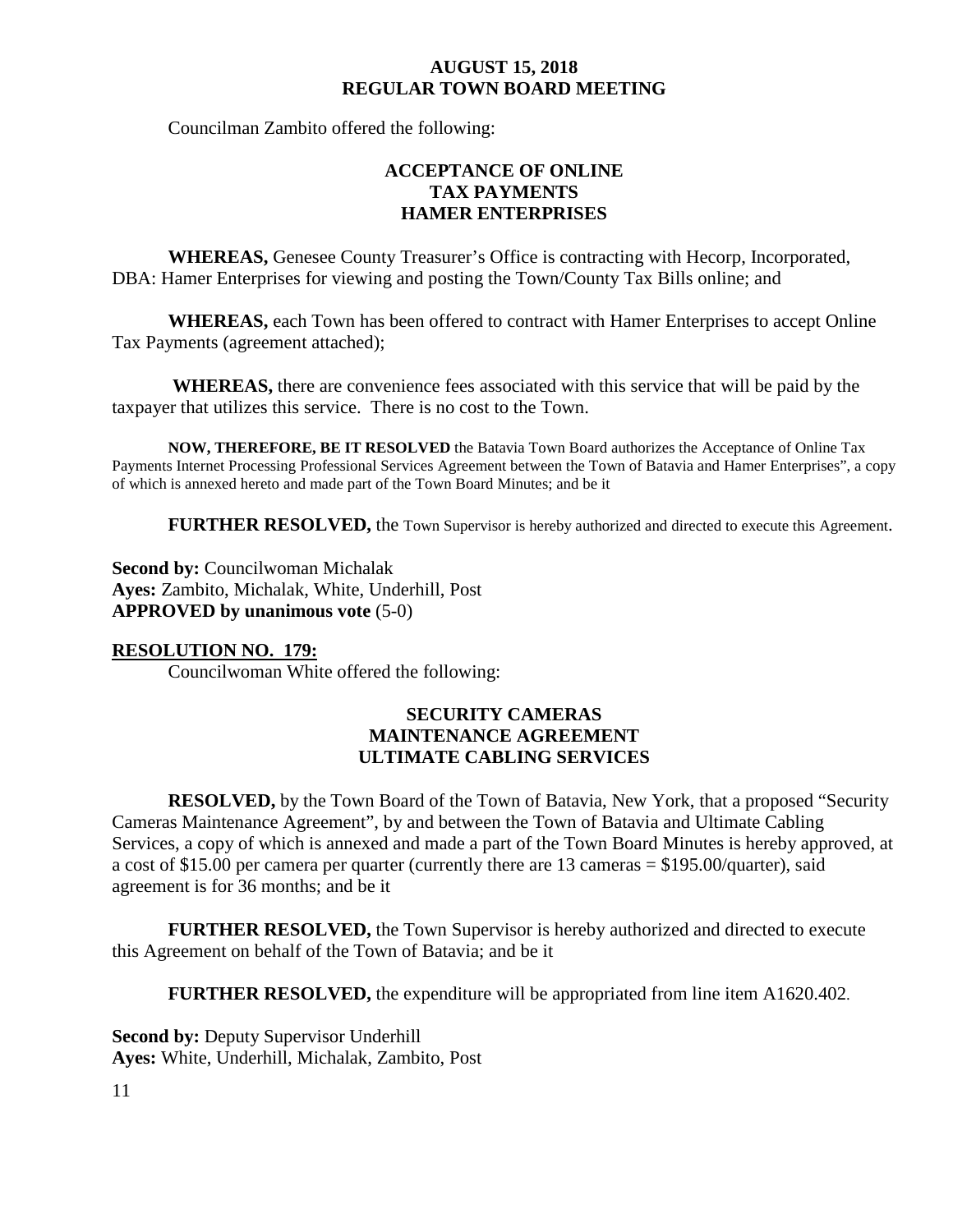### **APPROVED by unanimous vote** (5-0)

### **RESOLUTION NO. 180:**

Deputy Supervisor Underhill offered the following:

## **BATAVIA SOUTHWEST WATER DISTRICT USDA FORM E BUDGET MODIFICATION**

**WHEREAS,** USDA has requested board resolution for modifications to the Form E budget; and

**WHEREAS,** \$12,347.20 was the cost of the direct expenditure for water meters and MXU radio transmitters; and

**WHEREAS,** \$269.00 of additional cost was required for additional advertising and permit costs;

### **NOW, THEREFORE, BE IT**

**RESOLVED,** the Batavia Town Board hereby authorizes modification to the Form E budget as follows:

\$12,347.20 from contingency to direct expenditures for MXU's and meters, and

\$269.00 from contingency to miscellaneous expenses for additional advertising and permit costs.

**Second by:** Councilwoman White **Ayes:** Underhill, White, Michalak, Zambito, Post **APPROVED by unanimous vote** (5-0)

**Abstract No. 8-2018:** Motion Deputy Supervisor Underhill, second Councilman Zambito to authorize the Supervisor to pay the following vouchers:

| General               | \$49,686.25  |
|-----------------------|--------------|
| Highway               | 77,460.06    |
| Sewer No. 1           | 76,009.78    |
| Sewer No. 2           | 78,622.32    |
| Water                 | 53,199.23    |
| <b>Bat Beth Twln</b>  | 150.30       |
| Sewer Cap             | 5,515.76     |
| <b>Ellicott Trail</b> | 18,346.36    |
| <b>Highway Equip</b>  | 265.82       |
| <b>Townline Joint</b> | 12,834.87    |
| <b>Total</b>          | \$372,090.75 |

Check numbers 21404 thru 21464, SM: 1112, Online: \$7,993.50